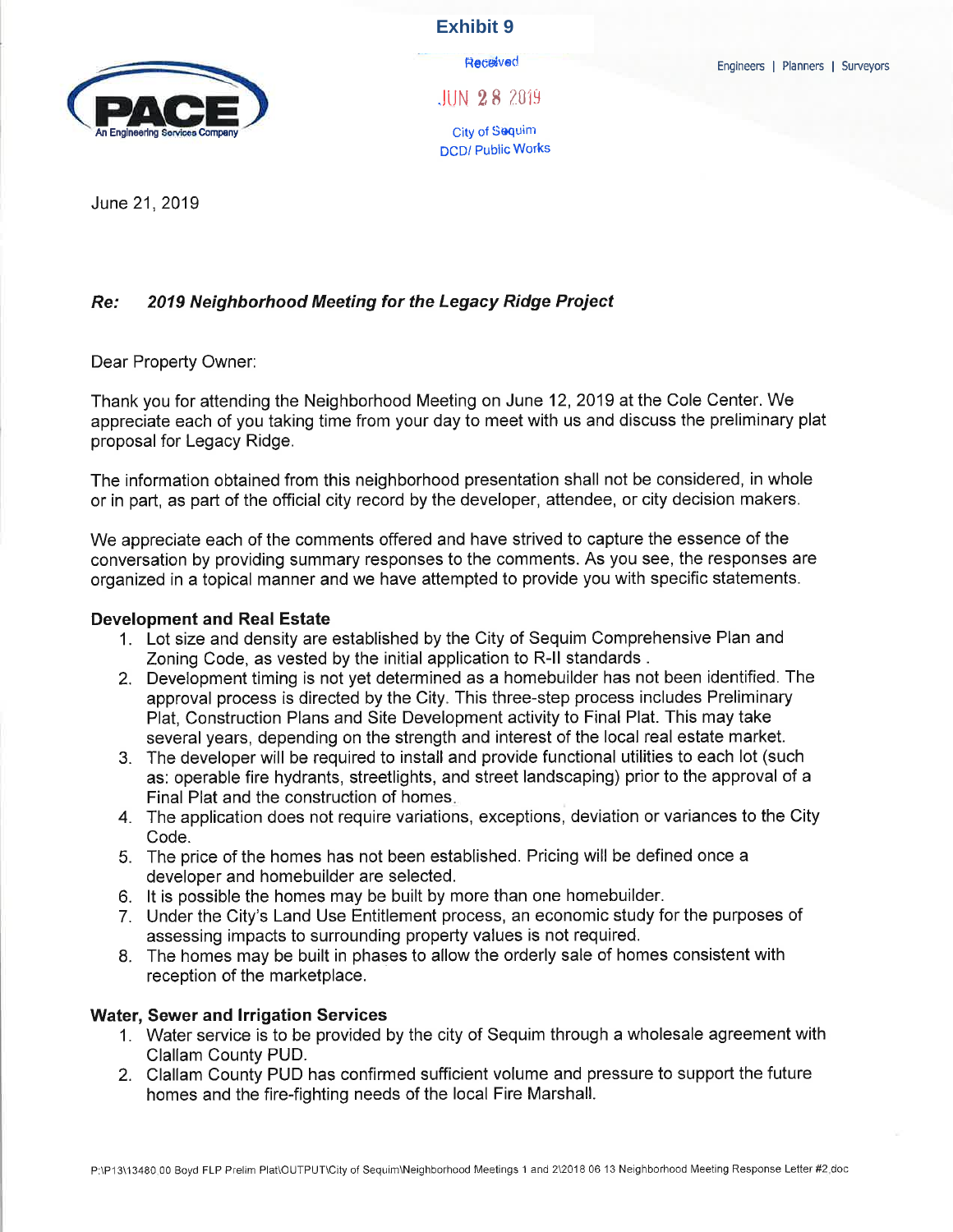June 21,2019 Neighborhood Meeting Response Letter Page 2 of 3

- 3. The new lots will have irrigation connections to the Highland lrrigation District system as required.
- 4. Utility and street infrastructure improvements are to be constructed by the developer.
- 5. Fire hydrants will be operable and installed in accordance with the City Public Works requirements, prior to the beginning of home construction.
- 6. lt is not viable to connect Eastgate Place homes to the sewer line of Legacy Ridge, proposed to be located at a higher elevation, draining to the north within S. 7<sup>th</sup> Avenue.

## Traffic/Transportation

- 1. The Legacy Ridge Traffic lmpact Analysis, prepared by Gibson Traffic Consultants, is available for review at the City offices.
- 2. Roadway improvements offsite, beyond the contiguous boundaries of the plat, are not planned or required.

## Stormwater Management

- 1. Stormwater runoff from approximately 35 acres, which currently runs overland uncontrolled to the northwest, will be collected, controlled and conveyed via pipe system to the proposed wet pond and then to the infiltration pond facility. Although unlikely to ever be needed, an emergency pond overflow route is proposed via a pipe to the existing piped storm system located at the toe of the northwest slope. The overflow piping ensures that no flooding will be created by a malfunctioning infiltration pond system.
- 2. The infiltration pond is designed in accordance with the analysis of the recent infiltration and acquirer studies prepared by the geotechnical engineering firms of Northwest Territories and Associated Earth Sciences in December 2Q15 and August 2018. This design includes a factor of safety of approximately three (3), which means the infiltration rates used in design are  $\frac{1}{3}$  of actual field measured infiltration rates.
- 3. The wet pond is designed to promote settlement of silt and impurities before the water flows to the infiltration pond.
- 4. The wet settlement ponds will require some periodic maintenance.
- 5. Any pollutants will not seep into the groundwater as they are trapped in the wet pond. Any pollutants will settle out of the water and be removed with routine maintenance.
- 6. The location of the gated pond access road will be reviewed to determine if a more compatible alignment is possible with the neighbors living at Eastgate Place. The expressed concern is the pond access road may create unwanted pedestrian access to private properties; however, note that this is no different than the current situation as anyone can cross the fence and enter the pasture adjoining the southerly homes along Eastgate Place.
- 7. For questions related to successful percolation/infiltration, please refer to the recent geotechnical studies on file at the City.
- 8. The pond system is to be maintained by the Homeowners Association.
- 9" Alternative screening vegetation along the boundary with Eastgate Place will be reviewed in lieu of large trees that may create unwanted shade to the homes.
- 10. The westerly ponds having relaxed side slopes of 3:1 are not required to be fenced. The north pond will have a fence surrounding the pond.

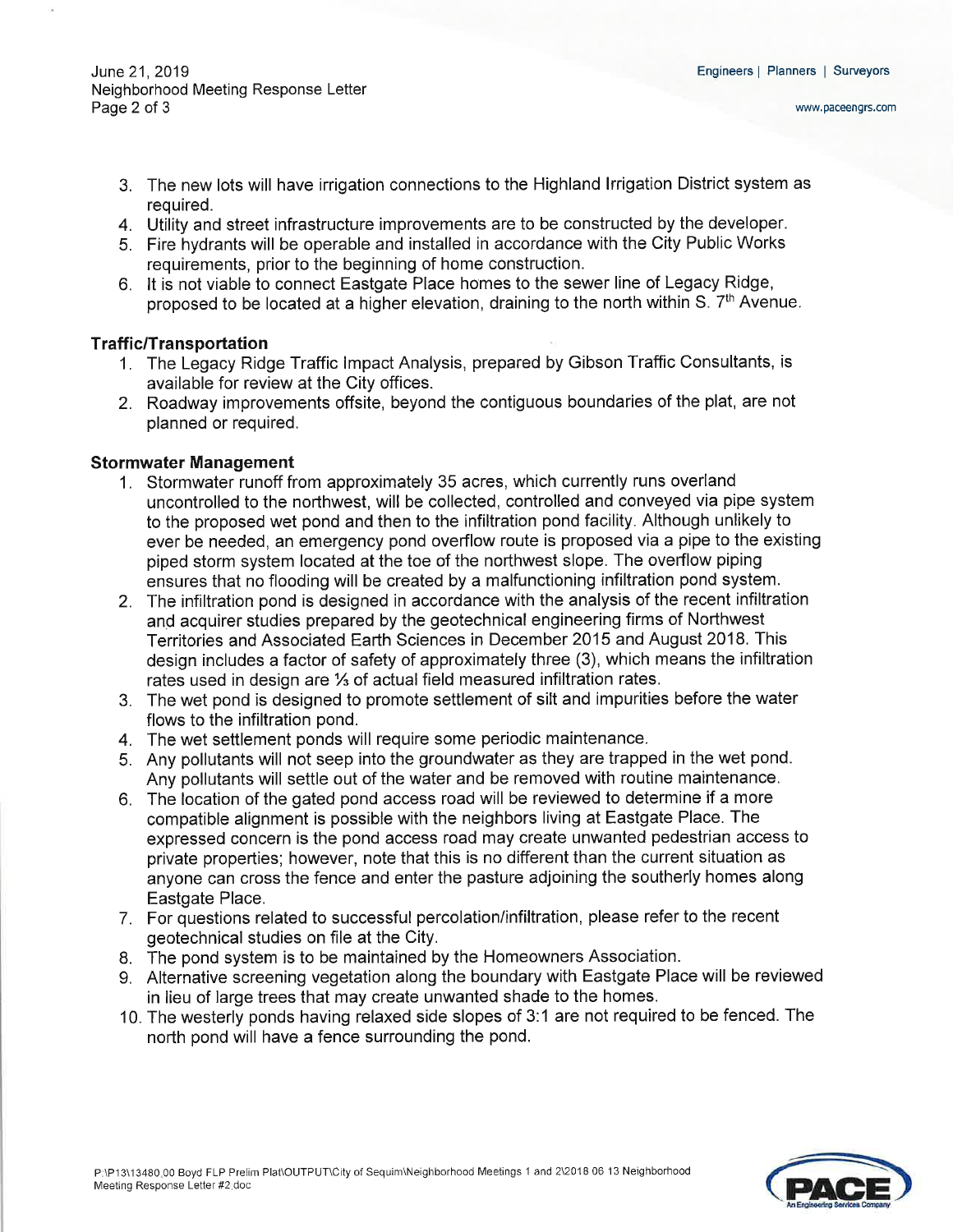June 21, 2019 Neighborhood Meeting Response Letter Page 3 of 3

#### Environmental / Critical Areas

- 1. Wetland buffers are prescribed by the Department of Ecology based on habitat value and assessment by the consulting biologist, subject to review and approval by the City of Sequim.
- 2. Slope stability was reviewed and assessed by licensed geotechnical consultants to determine stability and then to assess the appropriate slope buffer setback from the "Top of Slope," which then defines the boundary of the critical area tract. The tract is owned in common by the Homeowners Association.

Thank you, PACE Engineers, Inc.

 $alhoon...$ 

Steve Calhoon, ASLA Principal Planner

Philip D. Cheesman, PE Vice President